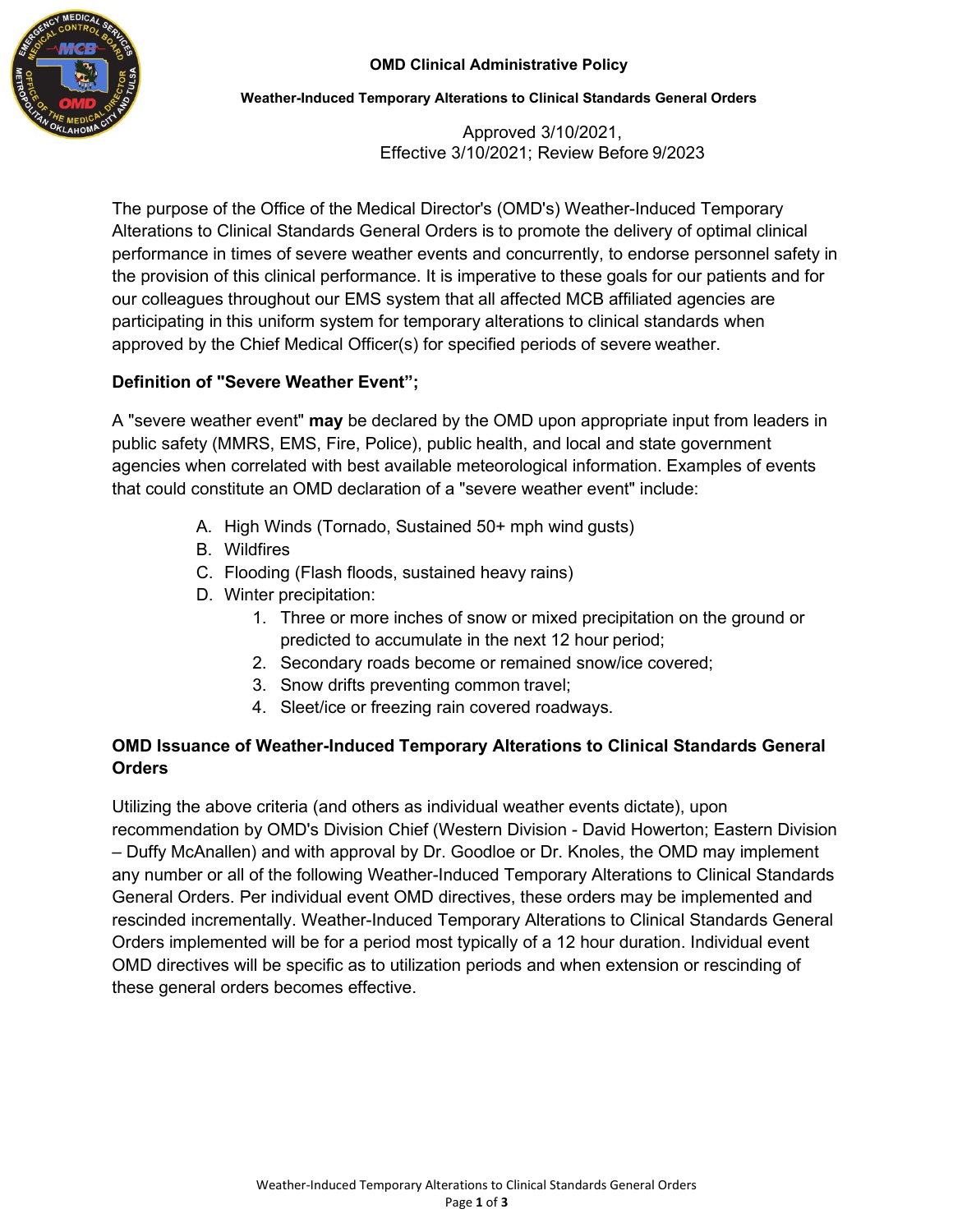

**Weather-Induced Temporary Alterations to Clinical Standards General Orders**

Approved 3/10/2021, Effective 3/10/2021; Review Before 9/2023

## **OMD Weather-Induced Temporary Alterations to Clinical Standards General Order 1;**

Emergency Medical Responders (formerly known as First Responders) will cancel EMSA (or mutual aid transport) response to minor motor vehicles collisions when the patient refuses transportation and any injuries are deemed minor. EMSA will NOT need to obtain a signed patient refusal.

#### **OMD Weather-Induced Temporary Alterations to Clinical Standards General Order 2;**

EMSA will have the authority to transport the patient to the closest appropriate hospital facility.

#### **OMD Weather-Induced Temporary Alterations to Clinical Standards General Order 3;**

A patient in cardiac arrest who does not meet the required parameters for termination of resuscitation consideration (e.g., patient is in a shockable rhythm) may be considered for termination at thirty (30) minutes of EMS resuscitation. Contact with the OMD is **REQUIRED**  prior to termination of resuscitation in these instances. The order of contact with OMD shall occur as follows:

Eastern Division: 1<sup>st</sup> Duffy McAnallen, 2<sup>nd</sup> David Howerton, 3<sup>rd</sup> Matt Cox, 4<sup>th</sup> Dr. Knoles, 5<sup>th</sup> Dr. Goodloe

Western Division: 1<sup>st</sup> David Howerton, 2<sup>nd</sup> Duffy McAnallen, 3<sup>rd</sup> Matt Cox, 4<sup>th</sup> Dr. Knoles, 5<sup>th</sup> Dr. Goodloe

#### **OMD Weather-Induced Temporary Alterations to Clinical Standards General Order 4;**

If in the paramedic's clinical judgment, the patient's condition has been definitively addressed on scene (e.g., asthmatic with resolution of symptoms after nebulizer treatment) or does not warrant transport to an emergency department (e.g., chronic pain without acute change), contact with the appropriate EMS Supervisor will be made for consultation for the option to not transport the patient. If the EMS Supervisor has concerns regarding non-transport, secondary consultation will be made first with the respective OMD Division Chief (Western Division - David Howerton; Eastern Division – Duffy McAnallen) or secondarily with Dr. Goodloe or Dr.Knoles.

#### **OMD Weather-Induced Temporary Alterations to Clinical Standards General Order 5;**

EMS system responses may be limited to Medical Priority Dispatch System-identified CHARLIE, DELTA and ECHO level calls only. Requests for service that are triaged for no response will be listed and a follow up phone call will be made within **six (6)** hours for a patient welfare check. Subsequent phone calls for a patient welfare check will continue in intervals of at least every six (6) hours and will persist until an EMS response can be made or the patient releases the EMS system from a response requirement. Requests for service that are triaged for no response will be advised to immediately redial 911 should clinical symptoms worsen.